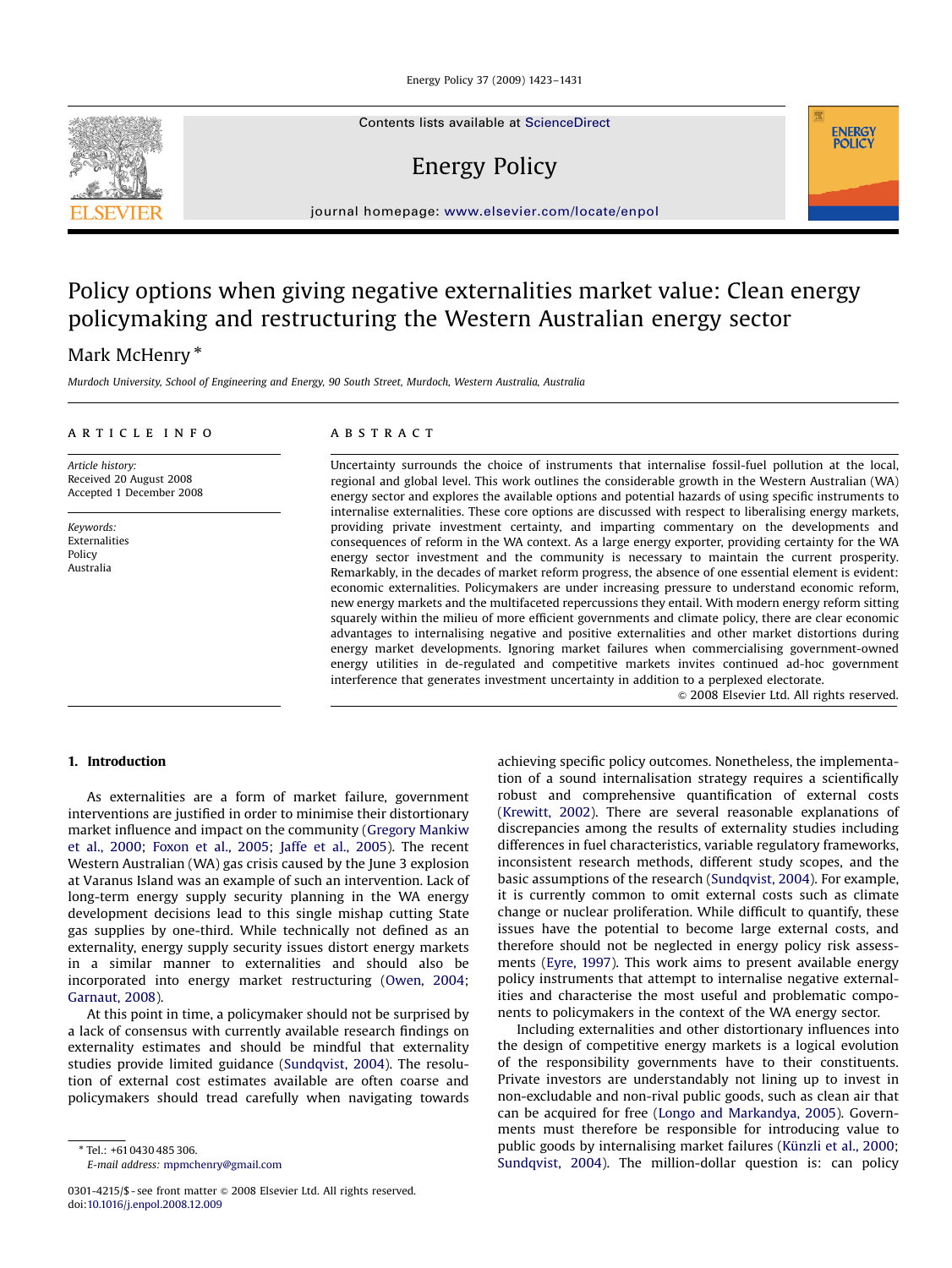strategies be developed and delivered that adequately protect public goods while enhancing the efficiency of competitive markets in a politically elegant manner? [\(Longo and Markandya,](#page--1-0) [2005](#page--1-0))

Historically, regulation has formed the backbone of mechanisms for maintaining the quality of the environment. Regulation involves the imposition of standards or bans regarding emission and discharges, products or processes through licensing and monitoring ([Owen, 2004\)](#page--1-0). Regulatory measures to internalise externalities involves passing a law or issuing an administrative order banning certain practices and prescribing others, which frequently become politically divisive ([Longo and Markandya,](#page--1-0) [2005](#page--1-0)). Government responses to issues such as energy supply security concerns and local environmental pollution have been influenced by various social and health crises for centuries. One example is the banning of coal burning in London in 1352 ([Owen,](#page--1-0) [2004](#page--1-0)). While these extreme interventions in the event of crises are often politically abrupt, although necessary in the short-term, these wider impacts of these crises are often preventable.

More flexible energy sector regulatory techniques include mandatory minimum standards on the adoption of low emission technologies, energy efficiency measures for buildings, and restricted natural resource management practices ([Owen, 2004\)](#page--1-0). However, where cleaner and more efficient technologies are available it is difficult to justify that excluding the worst performing and most damaging technologies will reduce economic efficiency [\(Diesendorf, 2007\)](#page--1-0). The use of ''command and control'' regulations are often said to be less efficient than economic measures, although this simplistic view disregards the predictable, administratively simple, and clear planning frameworks that standards and regulation provide [\(Eyre, 1997](#page--1-0)). In reality, a precise distinction cannot be made between market and regulatory instruments as all market-based instruments exist in a regulatory and institutional setting [\(Diesendorf, 2007\)](#page--1-0). In Australia, all of the most prominent competitive energy markets have major regulatory components, including the Mandatory Renewable Energy Target (MRET), the National Electricity Market (NEM), and the WA Wholesale Electricity Market (WEM) ([Interna](#page--1-0)[tional Energy Agency, 2001](#page--1-0); [Australian Greenhouse Office, 2003;](#page--1-0) [Stewart, 2004](#page--1-0); [Western Australian Government Gazette, 2004;](#page--1-0) [Independent Market Operator \(Western Australia\), 2006](#page--1-0); [Kent and](#page--1-0) [Mercer, 2006](#page--1-0); [Outhred, 2007\)](#page--1-0).

A major attraction of economic instruments is the potentially minor government involvement and the efficiency and flexibility they can provide to private firms. However, this potential depends on the appropriateness of the instrument for the unique conditions in individual markets ([Longo and Markandya, 2005\)](#page--1-0). Market-based economic instruments have been in use by the 1970s, and are designed to address market distortions with a mix of regulatory, economic, fiscal and financial incentives ([Diesen](#page--1-0)[dorf, 2007](#page--1-0)). Two strengths of market-based economic measures are their economy-wide scope and compatibility with other measures [\(MacGill et al., 2006\)](#page--1-0). Economic instruments allow a reduction in the overall costs of pollution mitigation to industry, creating a financial incentive for firms to continually decrease pollution and allow state governments to raise funds that can be used to finance cleaning up pollution or to replace existing taxes and subsidies [\(Longo and Markandya, 2005](#page--1-0)). However, even amongst neoclassical economists, no unanimity exists on how to remedy the external effects of market transactions ([Antheaume,](#page--1-0) [2004](#page--1-0)).

When policymakers choose the instruments to internalise the externalities in the energy sector, they must strive to find a solution that gives the best outcome in terms of: efficiency; cost minimisation; impact on the job market; security of energy supply; equity of the instrument; time-based closed-ended commitments; administrative ease; intellectual property innovation; certainty of the level of internalisation, and; equity of the instrument. Governments must also continually review the outcome of such solutions ([Longo and Markandya, 2005](#page--1-0)). It is also important to acknowledge the limitations of externality methodologies to identify an optimal level of policy intervention ([Krewitt, 2002](#page--1-0)). While there are many assumptions and limitations involved in full external cost accounting methods and instruments, making use of them is preferable to ignoring such costs ([Antheaume, 2004\)](#page--1-0).

Using precautionary principals and a knowledge of the strength and weaknesses of externality estimation methodologies allow policymakers to balance investment outcomes and navigate the spectrum of available polices that internalise energy pollution and other external costs. These decisions involve high political risk in WA, as the economy is highly dependent on energy and energy intensive exports. The WA energy sector provides a useful microcosm for studying the possible options and consequences of competitive energy market development with significant political, economic, social and environmental stakes for the Australian nation and the wider Pacific region.

#### 2. WA: major energy user and exporter policymaking

With a population of slightly over 2 million, the state of Western Australia produces and uses a disproportionately large amount of energy. Politically, energy reform in a small state with large energy industries can be a hazardous exercise, depending on the reform agenda. To appreciate the magnitude of the highly charged reforms undertaken in WA, the author has provided a snapshot of the energy industry trends in terms of production and value. WA exports over 50% of the total primary energy produced (see [Fig. 1](#page--1-0)). Unsurprisingly, the WA economy relies heavily on export income, with merchandise exports accounting for 39% of gross state product between 2001–2002 and 2005–2006 ([Australian Bureau of Statistics, 2007](#page--1-0)).

The export dependent nature of the sector is illustrated by the obvious dip in primary energy production in 2003–2004 in [Fig. 1.](#page--1-0) This contraction was due to the increase in the value of the Australian dollar, which lead to less demand and weaker export earnings ([Australian Bureau of Statistics, 2007\)](#page--1-0). Between 2001–2002 and 2005–2006 the total primary energy production in WA has increased from 1740 to 1850 PJ. Over the same period primary energy use has increased from 727.4 to 808.3 PJ ([Parliament of Western Australia, 2007](#page--1-0)). Between 2001–2002 and 2005–2006, crude petroleum oil and natural gas represented 12.7% and 8.1% of the total value of WA's export commodities. The value of exports from the oil and gas extraction industry has increased from \$7389 million to \$10,072 million over the period. Due to the relatively poor quality of WA coal reserves, the WA coal industry exported only \$3,00,000 of coal in 2005–2006 and produced a total of only 6 Mt. This is in contrast to the petroleum refining exports of \$567.4 million for the same year ([Australian Bureau of Statistics, 2007\)](#page--1-0). The total annual value of WA's petroleum product production (petroleum condensate, crude oil, liquid natural gas (LNG), and natural gas) increased from \$9492 million in 2001–2002 to \$14,555 million in 2005–2006. Over that period, WA's total production of crude oil and LNG was valued at \$24,000 million and \$18,000 million, respectively ([Australian Bureau of Statistics, 2007](#page--1-0)).

These large production values also correspond to sizable royalty receipts for WA. The WA State Government royalty receipts from petroleum and gas for each financial year between 2001–2002 to 2005–2006 was \$428.3 million, \$488.6 million, \$416.3 million, \$549.7 million, 678.8 million, respectively